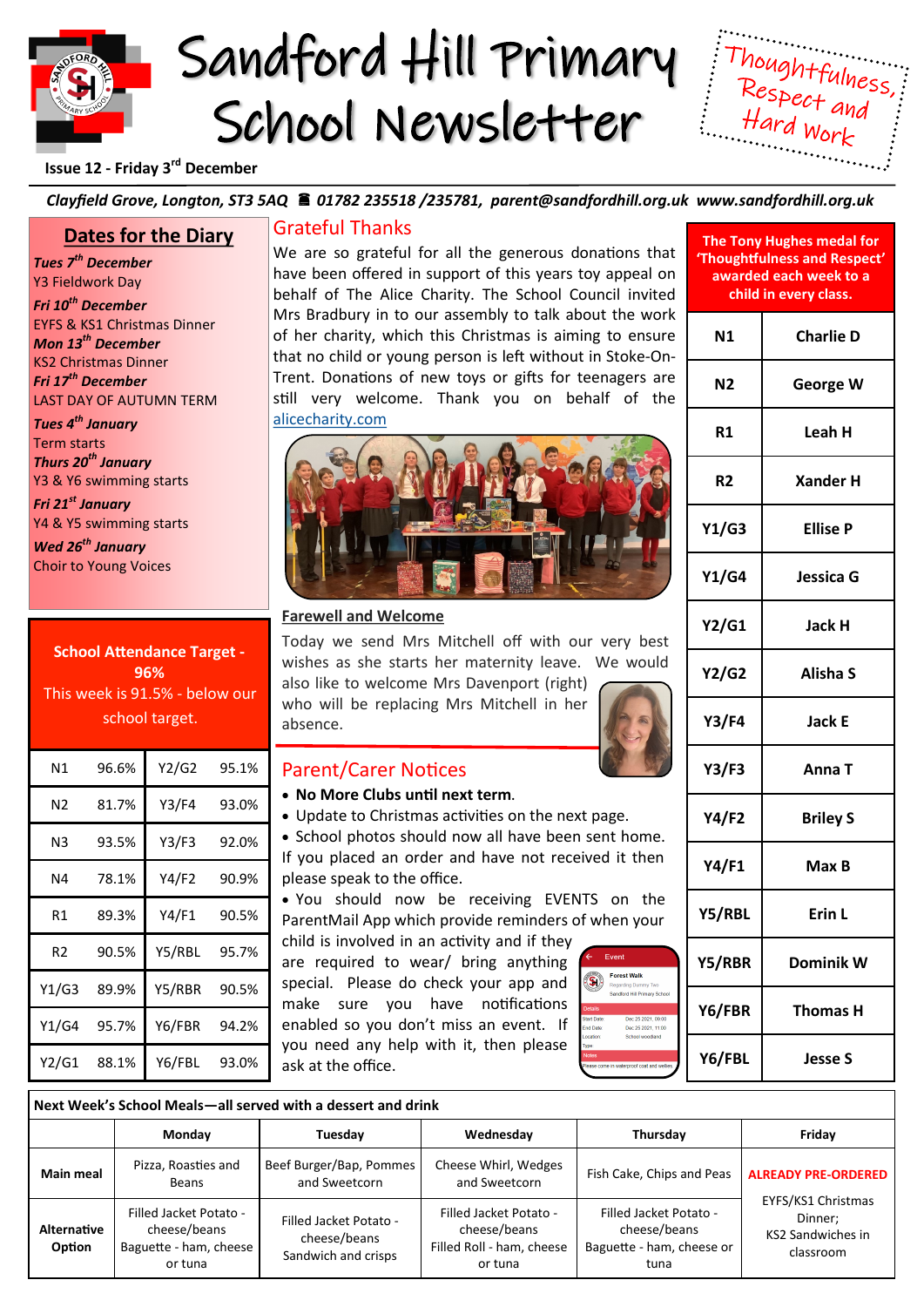# Swimming Successes

This term we have finally seen the return of the children to their swimming lessons. In addition, to try to enable the children to catch up from the almost 2 years missed swimming, we have managed to enable a double swimming slot for our school. This means that most of KS2 will be swimming all year.

We are proud to share the children's highest swimming certificates achieved this term: Y3 Mrs Frost

**Beginners Certificate**: Bradley, Jack, Parker, Rowan and Vinnie.

**Length Certificate**: Grace, Katie, Stanley and Theo.

#### Y3 Mr Frost

**Beginners Certificate**: Amilia, Bobbi, Ellie, Evie, Jacob, Levi, Ollie E, Ollie W, Olivia, Poppy, Seraphina, Thomas and Zara. **Length Certificate**: Isla

#### Y4 Mrs Hassall

**Beginners Certificate**: Mollie, Caleb, Lucy, Noah, Isla, Florence, Coby, Lyla-Rai, Ellie-Mae, Ava, Caden, Ravyn, Alecia, Lexi, Max and Peter.

**Length Certificate**: Lilly-Rose, Leah, Harrison, Harry, Martha, Sophie, Riley, Abby-Jaye, Chloe and Summer.

#### Y4 Mr Alcock

**Beginners Certificate**: Zeen, Leighton, Max, Emma, Harrison, Thomas, Grace, Oliver, Teddy, Michelle, Olivia, Frankie, Chloe and Poppy.

**Length Certificate**: Liam and Evelyn. **Elementary Certificate:** Noah and Bessie

**Proficiency Certificate**: Reggie

#### Y5 Miss Jones

**Beginners Certificate**: Emelia, Charlie, Tayla, Daniel, Leila, Poppy, Kaytee, Bobby and Skylar. **Length Certificate**: Ella, Lexi-Jean, Harry, Mconnel, Leyton, Archie, Sophie, Olivia, and Kayden. **Elementary Certificate**: Bethan, Belle-Elise, Alexander and Woodrow.

**ASA Challenge Bronze**: Lucas, James and Dominik.

#### Y5 Mrs Carney/Mrs Drakeford

**Beginners Certificate**: Evelyn, Jenna, Jessica, Jayden, Lola, Lucy, Rae, Asinate, Seren and Sienna. **Length Certificate**: Daniel, Dominic, Erin, Emori, Joshua, Georgia, Neve, Oliver, Oscar, Skylar and Sereana. **Elementary Certificate**: Riley. **ASA Challenge Bronze**: Isabella. Y6 Mrs Bullock

**Beginners Certificate**: Jordell, Maisy, Gracie, Marley, Erin, Jasmine, Thomas, Mustafa, Brooke, Lenny, Aston, Evie, Atunaisa, Skye, Sian and Blake. **Length Certificate**: Oliver, Harry, Noah, Jamie and Kelsie **Elementary Certificate**: Isabel, Emily and Isobel. **ASA Challenge Bronze**: Isabelle.

#### Y6 Mr Jones

**Beginners Certificate**: Jasper, Caleb, Modou, Jessica, Ashton, Mason, Jamie, Owen, and Jayden. **Length Certificate**: Declan, Kai, Tyler, Kindra, Lucy, Oliver J, Amelia, Adena, Tamzin, Alex, Jesse, Isla and Bethany. **Elementary Certificate**: Patryk. **ASA Challenge Silver**: Ellie.

#### **Congratulations and Well Done**

- Well done to **Elliott L** on achieving his Mini Stars Level 4 Clownfish swimming Award. Fantastic Elliott - just keep swimming!
- Congratulations to **Skylar H** whose recent performances in 'The Passing', at the Mitchell Arts Centre, have earned her a dance scholarship and an opportunity to share her skills with the children attending the toddler dance group. An amazing achievement Skylar.
- Well done to **Jaxon H,** another 25,000 word reader on Accelerated Reader. Great work Jaxon. A superb example for others to follow.
- Congratulations to **Kaytee L** who shared about receiving a special T-shirt after completing 4 ballet exams and achieving grade 5. She now gets to wear the t-shirt with her name on the back for her performance in January. Well done Kaytee, we're all very proud of you!

**Headteacher's Star Award** Congratulations to these children who received this week's Head Teacher's Star Award for Hard Work.

| N <sub>1</sub> | <b>Freddie B</b>  |  |
|----------------|-------------------|--|
| Ν2             | <b>Tobiasz L</b>  |  |
| R1             | <b>Archie D</b>   |  |
| R2             | Hana A            |  |
| Y1/G3          | <b>Charlie A</b>  |  |
| Y1/G4          | <b>Theodore T</b> |  |
| Y2/G1          | <b>Amelia C</b>   |  |
| Y2/G2          | Amelia G          |  |
| Y3/F4          | Theo C            |  |
| Y3/F3          | <b>Ellie T</b>    |  |
| Y4/F2          | Alecia O          |  |
| <b>Y4/F1</b>   | <b>Evelyn T</b>   |  |
| Y5/RBL         | Jenna B           |  |
| Y5/RBR         | <b>Leyton H</b>   |  |
| Y6/FBR         | <b>Oliver C</b>   |  |
| Y6/FBL         | <b>Declan B</b>   |  |

#### **Birthdays**

Wishing all these children a very *Happy Birthday* next week:

- **Ella B**
- **Sinmiloluwa K**
- **Evie W**
- **Kaiden F**
- **Mason N** • **Emelia B**
- 
- **Olivia-Grace M**
- **Harrison D**
- **Jack H**
- **Hana A**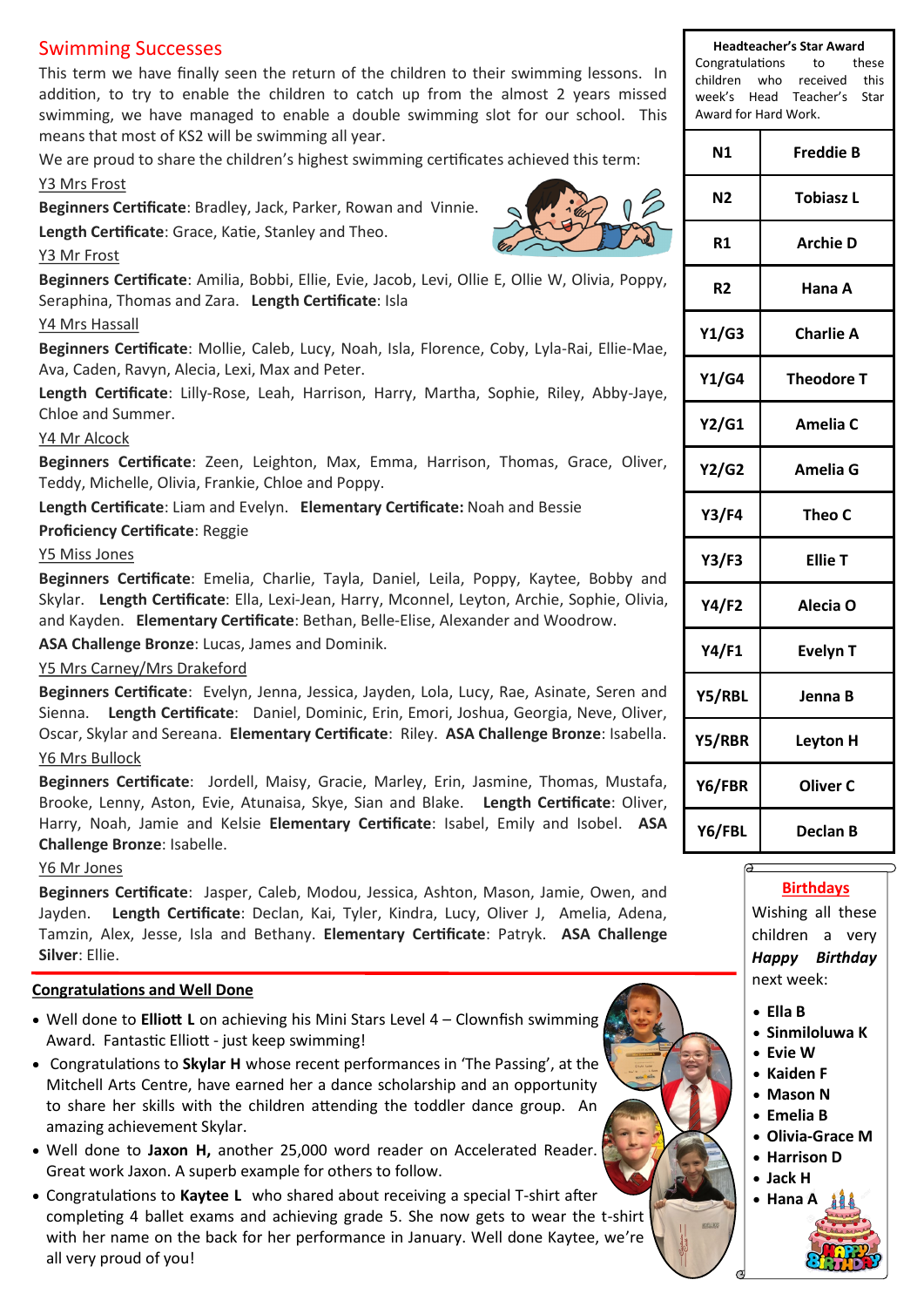# Christmas Arrangements - Updated!

Thank you to all the parents/carers that have come into school this week to watch their child(ren)'s class assembly. We know that the children love having you watch them. To help keep everyone safe, we are limiting the number of adults to 2 per family for each performance. **There will be no exceptions to the number of adults allowed.** 

The dates for the remaining assemblies are listed below:

- $-$  Monday 6<sup>th</sup> December Miss Gregory's class (Y2)
- $-$  Tuesday 7<sup>th</sup> December Mrs Smith's class (Y1)
- $-$  Wednesday 8<sup>th</sup> December Miss Harrison's class (Y2)
- $-$  Friday 10<sup>th</sup> December Mr Alcock's class (Y4/F1)
- $-$  Monday 13<sup>th</sup> December Mrs Hassall's class (Y4)
- $-$  Tuesday 14<sup>th</sup> December Miss Hodgson's class (R1)
- $-$  Wednesday 15<sup>th</sup> December Mrs Carney's class (Y5)
- Thursday 16th December Miss Humphries' class (R2)
- $-$  Friday 17<sup>th</sup> December Miss Jones' class (Y5)

**The assigned tickets will be sent out 2 days before the assembly. As only those allocated a ticket will be permitted into the assembly, please make sure you bring it with you and have a face covering for inside school. Thank you.**



**Nursery** parents/carers are invited to listen to the children perform Christmas songs in the hall. Again there will be a limit of 2 adults per family with no exceptions. Doors will open at 2:20pm and the children will sing three Christmas songs at approximately 2:30pm.

Please see below which days each family group will be performing:

– Wednesday  $8<sup>th</sup>$  December – Oranges and Apples group

 $-$  Thursday 9<sup>th</sup> December  $-$  - Strawberries and Pears group

Some reminders please:

- The doors for the Christmas assemblies will open at **9:00am** and the assemblies will start around 9:15am
- Each assembly will last for around 15 20 minutes and will take place in the school hall.
- **Face covering must be worn in the school building, unless exempt.**
- A link to the recorded video will be sent via ParentMail following the assembly.
- **No mobile phones can be used while in the school building.**

If your child's assembly has to be cancelled at short notice, we do intend to record one of the practices beforehand for you

### **Christmas Gifts**

Purchased Christmas cards will be sent home by the end of next week, along with ordered aprons and tea towels (providing we have taken receipt of them by then). All of the monies raised will go towards ensuring that all pupils have a magical Christmas in school.



# **Christmas Card class lists**

As requested by many parents, you should now have received your child's class list, in case your child wants to send out Christmas cards. Please do not feel in any way obliged to use it!

### **Christmas Dinner**

- **Early Years, Y1** and **Y2** will be having their Christmas dinner on **Friday 10th December**
- **Y3, Y4, Y5** and **Y6** will have their Christmas dinner on **Monday 13th December**

Children can wear a Christmassy non-uniform on their Christmas dinner day.

### **Christmas Party Days**

We will be having Christmas parties in school again this year. Children will play games, listen to Christmas music and have party food. They are also welcome to come to school in Christmas or party clothes.

- **EYFS and KS1** will have their Christmas party on **Wednesday 15th December pm**
- **KS2** will have their Christmas party on **Thursday 16th December pm**

Many thanks for your continuing support.